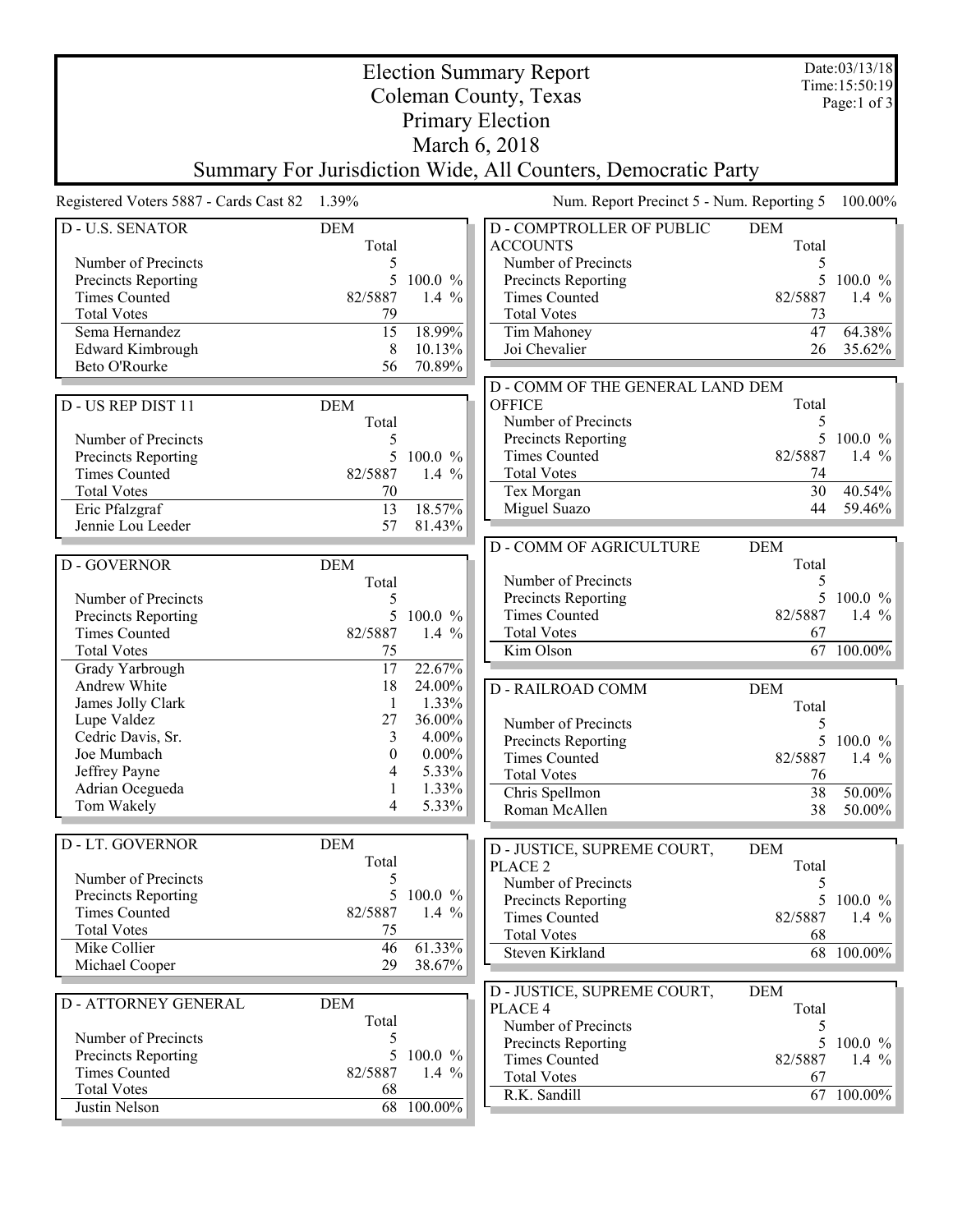| <b>Election Summary Report</b>                                |              |                    |                                           |                      |                 |  |  |  |  |  |
|---------------------------------------------------------------|--------------|--------------------|-------------------------------------------|----------------------|-----------------|--|--|--|--|--|
| Coleman County, Texas                                         |              |                    |                                           |                      |                 |  |  |  |  |  |
| Page:2 of 3<br><b>Primary Election</b>                        |              |                    |                                           |                      |                 |  |  |  |  |  |
| March 6, 2018                                                 |              |                    |                                           |                      |                 |  |  |  |  |  |
| Summary For Jurisdiction Wide, All Counters, Democratic Party |              |                    |                                           |                      |                 |  |  |  |  |  |
| Registered Voters 5887 - Cards Cast 82 1.39%                  |              |                    | Num. Report Precinct 5 - Num. Reporting 5 |                      | 100.00%         |  |  |  |  |  |
| D - JUSTICE, SUPREME COURT,                                   | <b>DEM</b>   |                    | <b>D-PROPOSITION 4</b>                    | <b>DEM</b>           |                 |  |  |  |  |  |
| PLACE 6                                                       | Total        |                    |                                           | Total                |                 |  |  |  |  |  |
| Number of Precincts                                           | 5            |                    | Number of Precincts                       | 5                    |                 |  |  |  |  |  |
| Precincts Reporting                                           | 5.           | $100.0 \%$         | Precincts Reporting                       | 5                    | $100.0 \%$      |  |  |  |  |  |
| <b>Times Counted</b>                                          | 82/5887      | 1.4 $%$            | <b>Times Counted</b>                      | 82/5887              | 1.4 $%$         |  |  |  |  |  |
| <b>Total Votes</b>                                            | 68<br>68     | $100.00\%$         | <b>Total Votes</b>                        | 81                   |                 |  |  |  |  |  |
| Kathy Cheng                                                   |              |                    | FOR / PARA<br><b>AGAINST / EN CONTRA</b>  | 79<br>$\overline{2}$ | 97.53%<br>2.47% |  |  |  |  |  |
| D - PRESIDING JUDGE, COURT OF                                 | <b>DEM</b>   |                    |                                           |                      |                 |  |  |  |  |  |
| <b>CRIMINAL APPEALS</b>                                       | Total        |                    | <b>D-PROPOSITION 5</b>                    | <b>DEM</b>           |                 |  |  |  |  |  |
| Number of Precincts                                           | 5            |                    |                                           | Total                |                 |  |  |  |  |  |
| Precincts Reporting                                           | 5            | 100.0 %            | Number of Precincts                       | 5                    |                 |  |  |  |  |  |
| <b>Times Counted</b>                                          | 82/5887      | 1.4 $%$            | Precincts Reporting                       | 5                    | 100.0 %         |  |  |  |  |  |
| <b>Total Votes</b>                                            | 68           |                    | <b>Times Counted</b>                      | 82/5887              | 1.4 $%$         |  |  |  |  |  |
| Maria T. Jackson                                              |              | 68 100.00%         | <b>Total Votes</b>                        | 79                   |                 |  |  |  |  |  |
|                                                               |              |                    | FOR / PARA<br><b>AGAINST / EN CONTRA</b>  | 74<br>5              | 93.67%<br>6.33% |  |  |  |  |  |
| D - JUDGE, COURT OF CRIMINAL                                  | <b>DEM</b>   |                    |                                           |                      |                 |  |  |  |  |  |
| <b>APPEALS PLACE 7</b><br>Number of Precincts                 | Total<br>5   |                    | <b>D-PROPOSITION 6</b>                    | <b>DEM</b>           |                 |  |  |  |  |  |
| Precincts Reporting                                           |              | 5 100.0 %          |                                           | Total                |                 |  |  |  |  |  |
| <b>Times Counted</b>                                          | 82/5887      | 1.4 $%$            | Number of Precincts                       | 5                    |                 |  |  |  |  |  |
| <b>Total Votes</b>                                            | 68           |                    | Precincts Reporting                       |                      | $100.0 \%$      |  |  |  |  |  |
| Ramona Franklin                                               | 68           | 100.00%            | <b>Times Counted</b>                      | 82/5887              | 1.4 $%$         |  |  |  |  |  |
|                                                               |              |                    | <b>Total Votes</b>                        | 80                   |                 |  |  |  |  |  |
| <b>D-PROPOSITION 1</b>                                        | <b>DEM</b>   |                    | FOR / PARA                                | 79                   | 98.75%          |  |  |  |  |  |
|                                                               | Total        |                    | <b>AGAINST / EN CONTRA</b>                | 1                    | 1.25%           |  |  |  |  |  |
| Number of Precincts                                           | 5<br>5       |                    | <b>D-PROPOSITION 7</b>                    | <b>DEM</b>           |                 |  |  |  |  |  |
| Precincts Reporting<br><b>Times Counted</b>                   | 82/5887      | 100.0 %<br>1.4 $%$ |                                           | Total                |                 |  |  |  |  |  |
| <b>Total Votes</b>                                            | 80           |                    | Number of Precincts                       | 5                    |                 |  |  |  |  |  |
| FOR / PARA                                                    | 73           | 91.25%             | Precincts Reporting                       |                      | 5 100.0 %       |  |  |  |  |  |
| <b>AGAINST / EN CONTRA</b>                                    | 7            | 8.75%              | <b>Times Counted</b>                      | 82/5887              | 1.4 $%$         |  |  |  |  |  |
|                                                               |              |                    | <b>Total Votes</b>                        | 79                   |                 |  |  |  |  |  |
| <b>D - PROPOSITION 2</b>                                      | <b>DEM</b>   |                    | FOR / PARA                                | 76                   | 96.20%          |  |  |  |  |  |
|                                                               | Total        |                    | <b>AGAINST / EN CONTRA</b>                | 3                    | 3.80%           |  |  |  |  |  |
| Number of Precincts                                           | 5            |                    |                                           |                      |                 |  |  |  |  |  |
| Precincts Reporting<br><b>Times Counted</b>                   | 5<br>82/5887 | 100.0 %<br>1.4 $%$ | <b>D-PROPOSITION 8</b>                    | <b>DEM</b><br>Total  |                 |  |  |  |  |  |
| <b>Total Votes</b>                                            | 80           |                    | Number of Precincts                       | 5                    |                 |  |  |  |  |  |
| FOR / PARA                                                    | 74           | 92.50%             | Precincts Reporting                       | 5                    | $100.0 \%$      |  |  |  |  |  |
| <b>AGAINST / EN CONTRA</b>                                    | 6            | 7.50%              | <b>Times Counted</b>                      | 82/5887              | 1.4 $%$         |  |  |  |  |  |
|                                                               |              |                    | <b>Total Votes</b>                        | 79                   |                 |  |  |  |  |  |
| <b>D - PROPOSITION 3</b>                                      | <b>DEM</b>   |                    | FOR / PARA                                | 74                   | 93.67%          |  |  |  |  |  |
|                                                               | Total        |                    | <b>AGAINST / EN CONTRA</b>                | 5                    | 6.33%           |  |  |  |  |  |
| Number of Precincts                                           | 5            |                    |                                           |                      |                 |  |  |  |  |  |
| Precincts Reporting<br><b>Times Counted</b>                   | 5<br>82/5887 | 100.0 %<br>1.4 $%$ | <b>D-PROPOSITION 9</b>                    | <b>DEM</b><br>Total  |                 |  |  |  |  |  |
| <b>Total Votes</b>                                            | 79           |                    | Number of Precincts                       | 5                    |                 |  |  |  |  |  |
| FOR / PARA                                                    | 72           | 91.14%             | Precincts Reporting                       | 5                    | $100.0 \%$      |  |  |  |  |  |
| <b>AGAINST / EN CONTRA</b>                                    | 7            | 8.86%              | <b>Times Counted</b>                      | 82/5887              | 1.4 $%$         |  |  |  |  |  |
|                                                               |              |                    | <b>Total Votes</b>                        | 79                   |                 |  |  |  |  |  |
|                                                               |              |                    | FOR / PARA                                | 75                   | 94.94%          |  |  |  |  |  |
|                                                               |              |                    | <b>AGAINST / EN CONTRA</b>                | 4                    | $5.06\%$        |  |  |  |  |  |